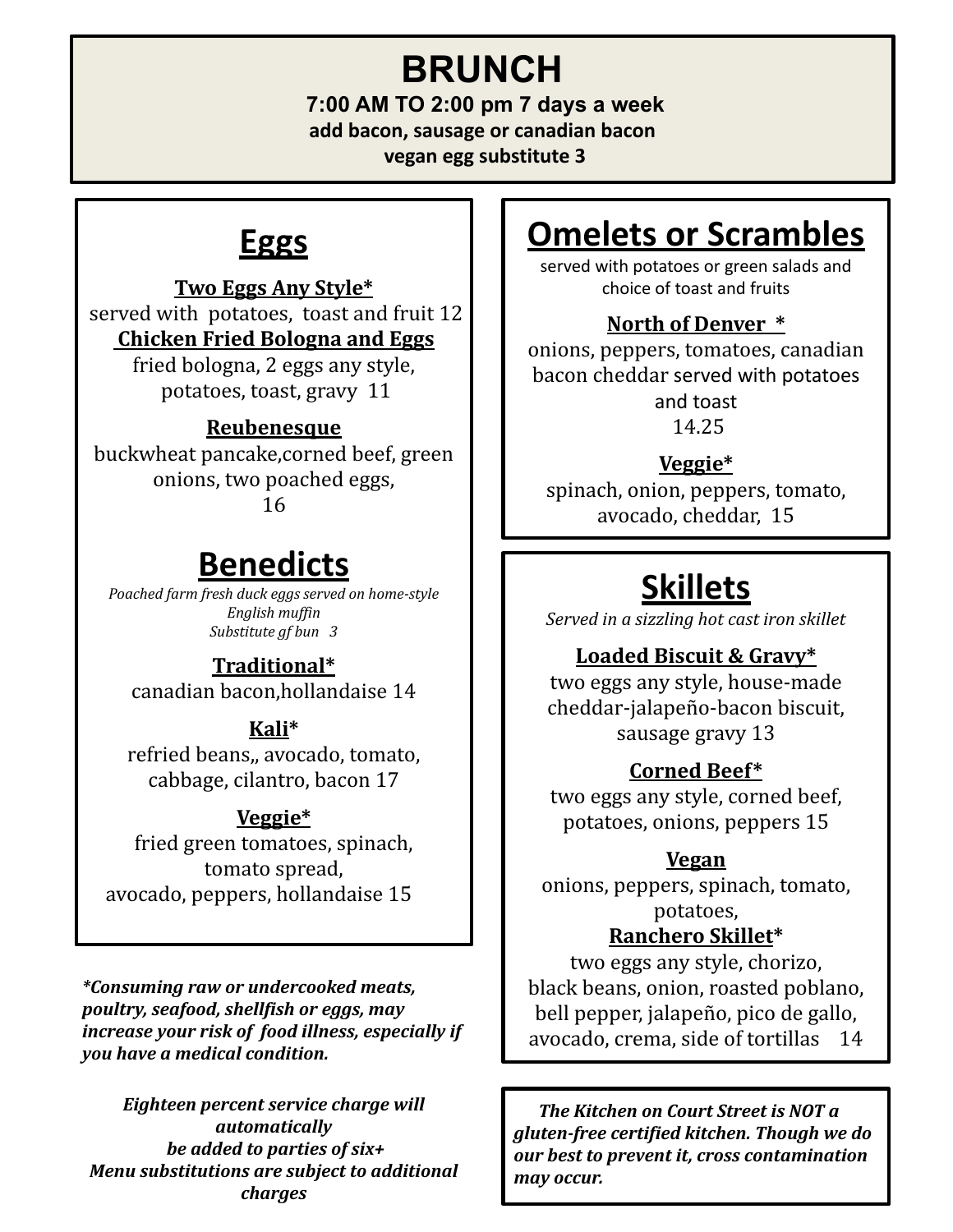# **Southern**

#### **Chicken Fried Ribeye\***

sausage gravy, two eggs any style served with breakfast potatoes 15

#### **White Grits & Eggs\***

creamy white grits, two poached eggs 9

#### **Chicken & Waffle\***

fried chicken tender , two eggs any style, on a waffle, monster maple syrup 14

#### **Southern Sandwich\***

 toasted biscuits, chicken fried chicken, gravy, choice of eggs, served with grits 15

### **Fried Shrimp\***

creamy white grits, two eggs any style, five fried spicy shrimp, spinach 18

## **Kids' Menu**

**For guests 12 years and younger**

#### **Pancake**

one pancake, butter, organic maple syrup 4

#### **1x1**

one pancake, one egg any style,

6

### **Li'l Lumberjack**

one egg any style, fruit, Kitchen potatoes 7

### **PBJ French Toast**

french toast, with peanut butter and jam 6

*Substitute fruit: 2 Substitute GF toast: 3 Substitute grits* **3**

## **On the sweeter side**

#### **The Stack**

three pancakes, butter, organic maple syrup 10.25 add chocolate chip 2 add blueberries 3

#### **2x2\***

two pancakes, two eggs any style 8

### **Brioche French Toast**

 cinnamon sugar caramelized 10.25

#### **Waffles**

served with butter, maple syrup, powdered sugar 9

add berries and whipped cream 5

#### **Kitchen Christo**

canadian bacon, swiss cheese, two scrambled egg, cream cheese, between brioche french toast, served with jam.

12

# **On the lighter side**

#### **Berries & Yogurt**

 bowl of fresh berries, nonfat greek yogurt,granola 11

**Oatmeal** traditional, with all the sides 6

**Bowl of Fruit** 5.25

*\*Consuming raw or undercooked meats, poultry, seafood, shellfish or eggs, may increase your risk of food illness, especially if you have a medical condition.*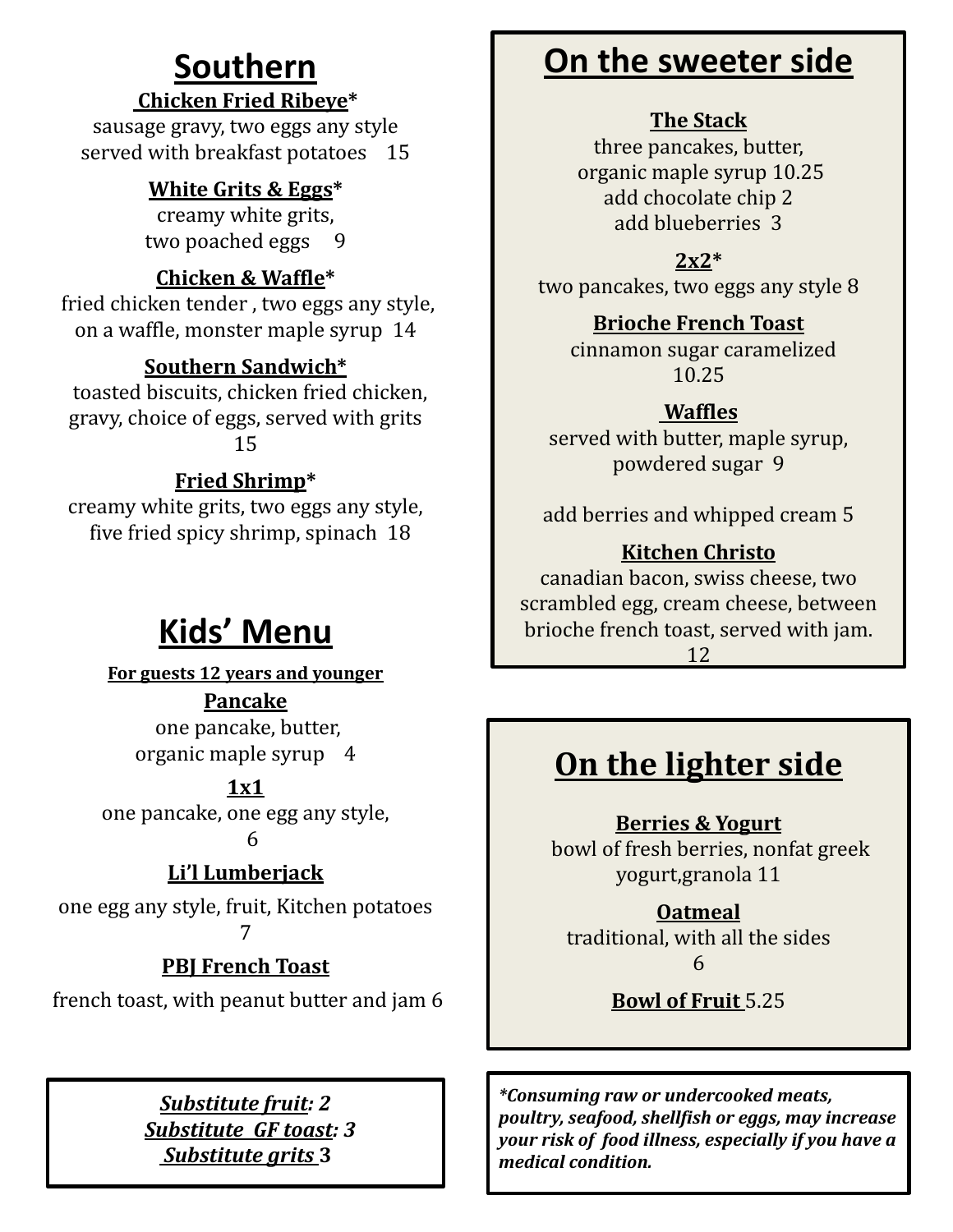### **Further South**

#### **Desa Taco**

2 handmade yellow corn taco filled with chorizo egg scramble, topped with pineapple, onions, cilantro served with papas bravas. 15

#### **Tamale & Eggs**

2 tamales filled with cactus, oaxaca, habanero topped with 2 eggs sunny side up and red salsa. 15

#### **Breakfast Enchilada**

2 corn tortilla filled with potatoes, chorizo, oaxaca, topped with 2 poached eggs, enchilada sauce served with a avocado cabbage slaw 16

#### **Breakfast Burrito\***

flour tortilla, filled with sausage, chorizo, bacon, three eggs, Kitchen potatoes, bell peppers, onions, cheddar cheese, topped with pico de gallo, crema, and ranchero sauce 17

#### **Relleno Omelette\***

onions, roasted poblano, oaxaca cheese, tomatillo sauce, served with potatoes , side of tortilla 14

#### **Tostada Salad**

layered tortilla, cabbage slaw, red onions,avocado,tomatoes, black bean two way, fried jalapenos, pineapple 16

add grilled chicken or fried shrimp

#### **Chicken Fried Cactus**

Deep fried cactus, salt, lime, 2 eggs any style, potatoes

13

## **Sandwiches**

*whole wheat or white choice of fries or house salad*

### **BLT**

butter lettuce, bacon, tomato, fried green tomatoes, mayo 16

#### **Vegetarian**

lettuce, beets, cucumber,broccoli sprouts, tomato garlic spread, carrots, avocado 15

#### **Corned beef**

hot sliced corned beef and swiss cheese 16

#### **Bologna**

mayo, yellow mustard, butter lettuce, red onions, tomatoes

#### 9

#### **Breakfast**

Canadian bacon, bacon, sausage patty, cheddar, 2 eggs any style on our homemade english muffin served with side of fruit or green salad

15